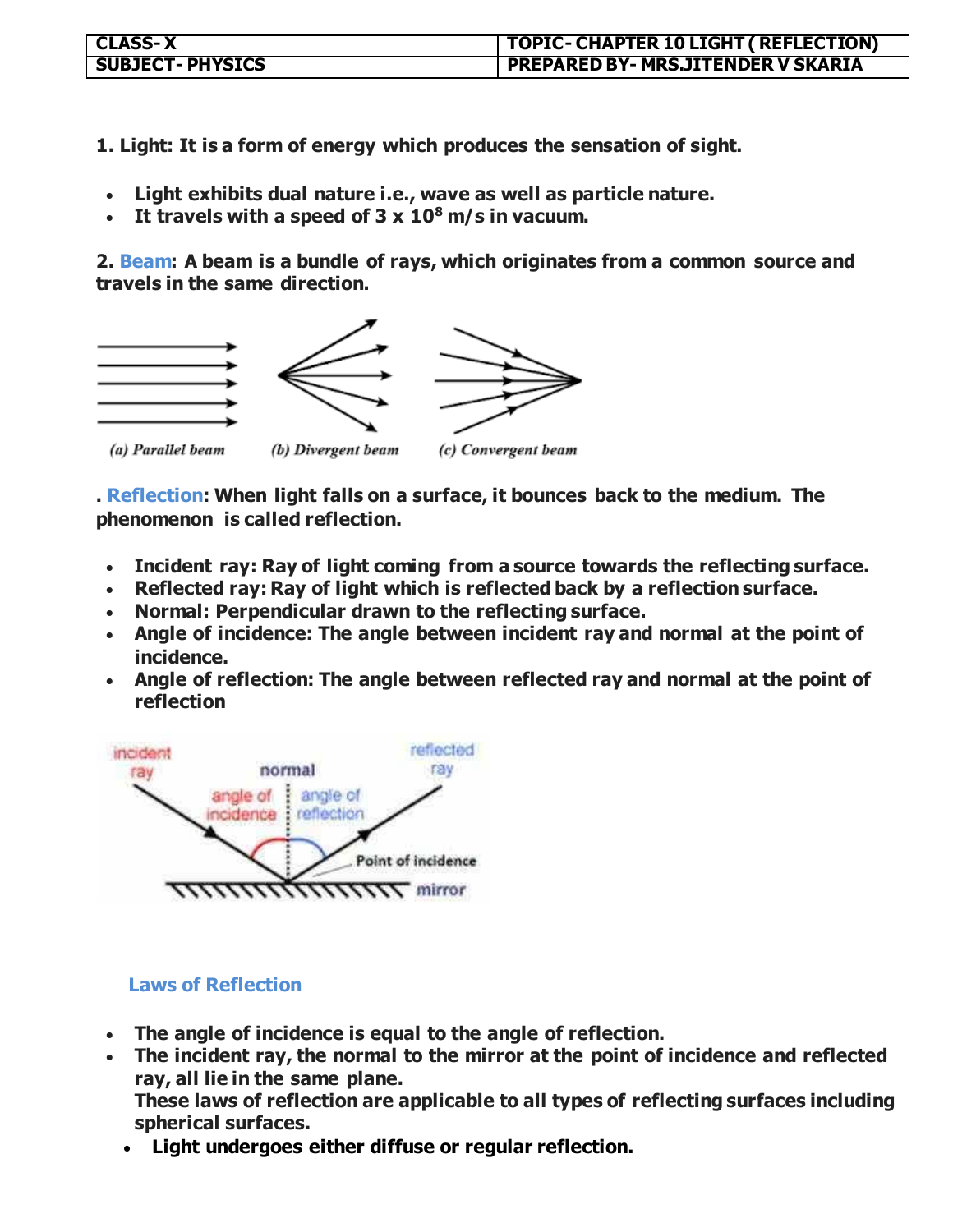- **Regular and diffused reflection:**
- **Regular reflection: When the reflection surface is smooth and well-polished, the parallel rays falling on it are reflected parallel to another one; the reflected light goes in one particular direction and is also parallel to each other. This is regular reflection. E.g., plane mirror, reflection from still water etc**
- **Diffused reflection: When the reflecting surface is rough, the parallel rays falling on it are reflected in different direction. Such a reflection is known as diffuse reflection or irregular reflection. For example, reflection of light from the wall of a room or tree etc**



**Image: Image is the point where light rays meet or appear to meet.** 

**Image can be of two types:** 

- **1. Real image– A real image occurs where rays converge, i.e., light rays actually meet at image. They can be projected on screen**
- **2. Virtual image virtual image occurs where rays only appear to converge,.i.e., light rays appear to meet at image. They cannot be projected on screen**

**Property of image formed by plane mirror:** 

**i) Image is virtual and cannot be projected on screen** 

- **ii) Image is erect**
- **iii) Image is of the same size as the object**
- **iv) Laterally inverted**
- **v) Distance of image and object from the plane mirror is same**

## **Spherical mirrors:**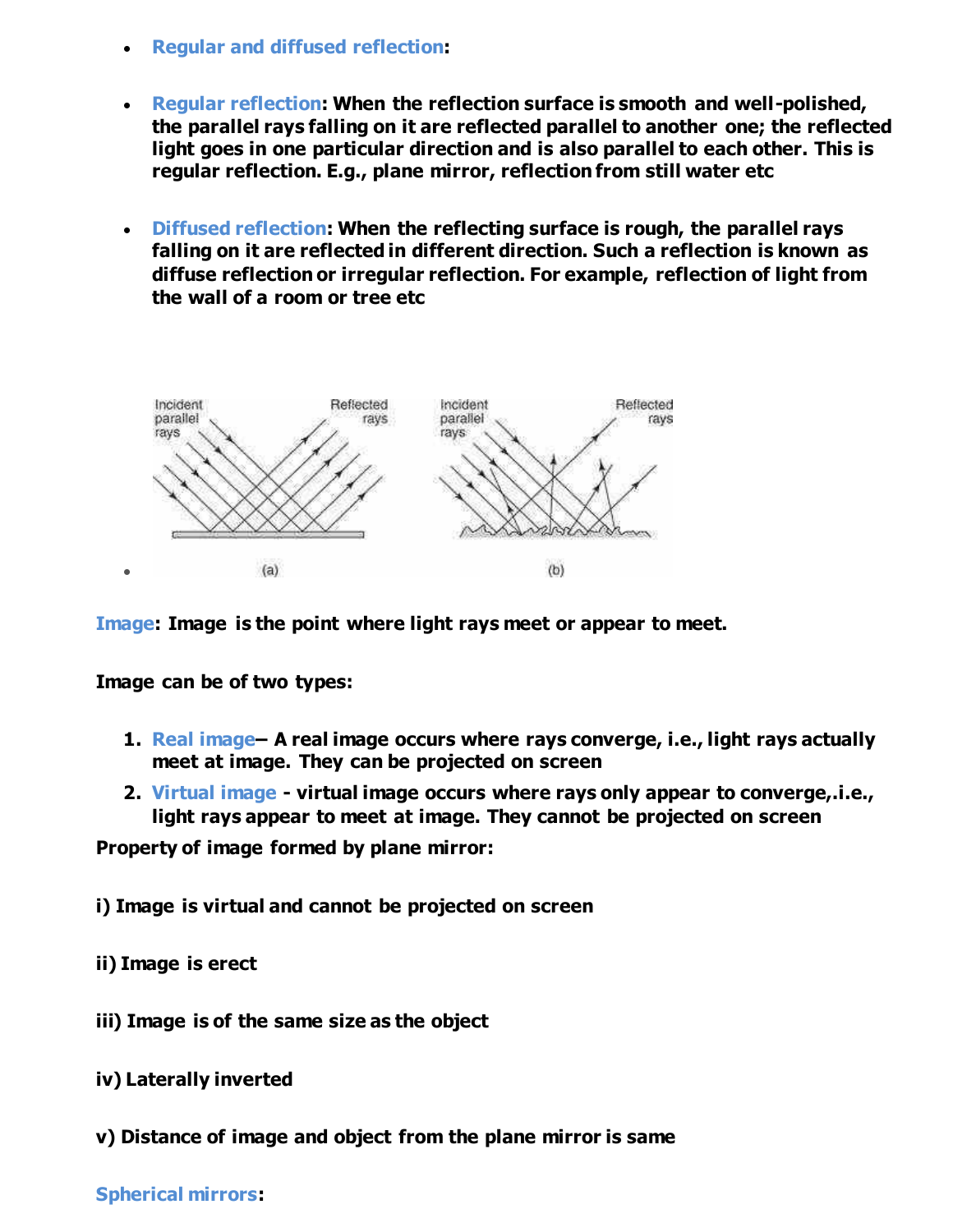**The curved surface of a shining spoon could be considered as a curved mirror. The most commonly used type of curved mirror is the spherical mirror. The reflecting surface of such mirrors can be considered to form a part of the surface of a sphere. Such mirrors, whose reflecting surfaces are spherical, are called spherical mirror.** 

**Spherical mirror are of two types**

- **Concave mirror**
- **Convex mirror**

**Concave Mirror: A spherical mirror, whose reflecting surface is curved inwards, that is, faces towards the centre of sphere, and is called a concave mirror.**

**Convex Mirror: A spherical mirror, whose reflecting surface is curved outwards, is called a convex mirror.**



## **Terminologies related to spherical mirror**



- **Centre of curvature (C): The centre of a hollow sphere of which the curved or spherical mirror forms a part is called centre of curvature.**
- **Radius of curvature (R): The radius of sphere of which the reflecting surface of a spherical mirror forms a part is called the radius of curvature of the mirror.**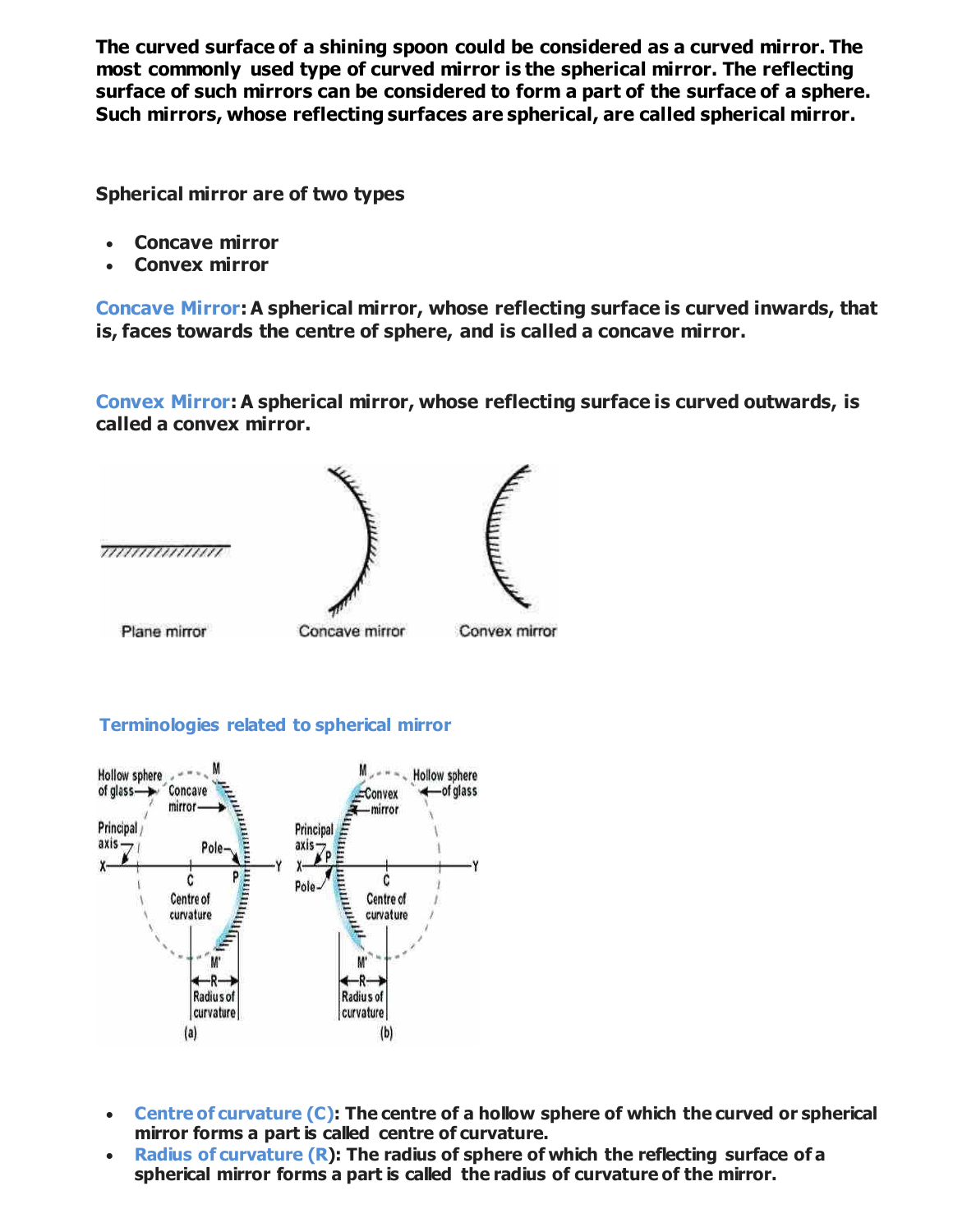- **Pole (P): The centre of the reflecting surface of spherical mirror. The pole is usually represented by the letter P.**
- **Principal axis: It's an imaginary line passing through the centre of curvature and pole.**
- **Aperture: The diameter of the reflecting surface of the spherical mirror is called its aperture.**
- **Principal focus (F): A point on the principal axis of a spherical mirror where the rays of light parallel to the principal axis meet or appear to meet after reflection from the spherical mirror is called principal focus.**



 **Focal length (f): The distance between the pole and principal focus (F) of a spherical mirror is called the focal length of the mirror. It is denoted by f.**

**R=2f**

 $\bullet$ 

**Radius of curvature= 2×focal length** 

**f=R/2**

## **Rules for reflection of rays by spherical mirrors**

**(i) A ray parallel to the principal axis, after reflection, will pass through the principal focus in case of a concave mirror or appear to diverge from the principal focus in case of a convex mirror**.



**(ii) A ray passing through the principal focus of a spherical mirror, after reflection, will emerge parallel to the principal axis**.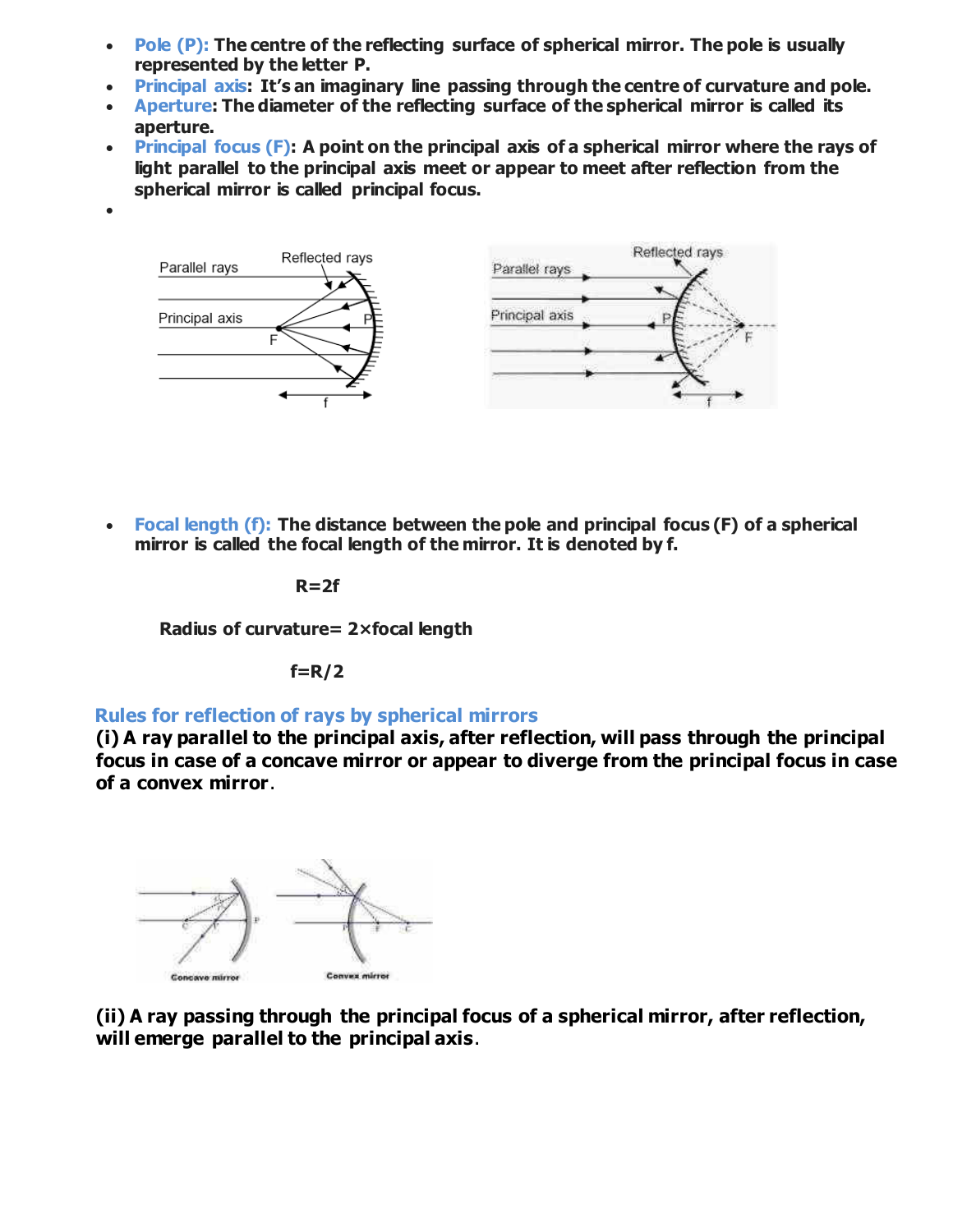

**(iii) A ray passing through the center of curvature of a spherical mirror, after reflection, is reflected back along the same path**.



**(iv) A ray incident obliquely to the principal axis is reflected obliquely following the** 



Concave mirror **Convex mirror laws of reflection, i.e., angle of incidence is equal to angle of reflection.**

 **---------------------**